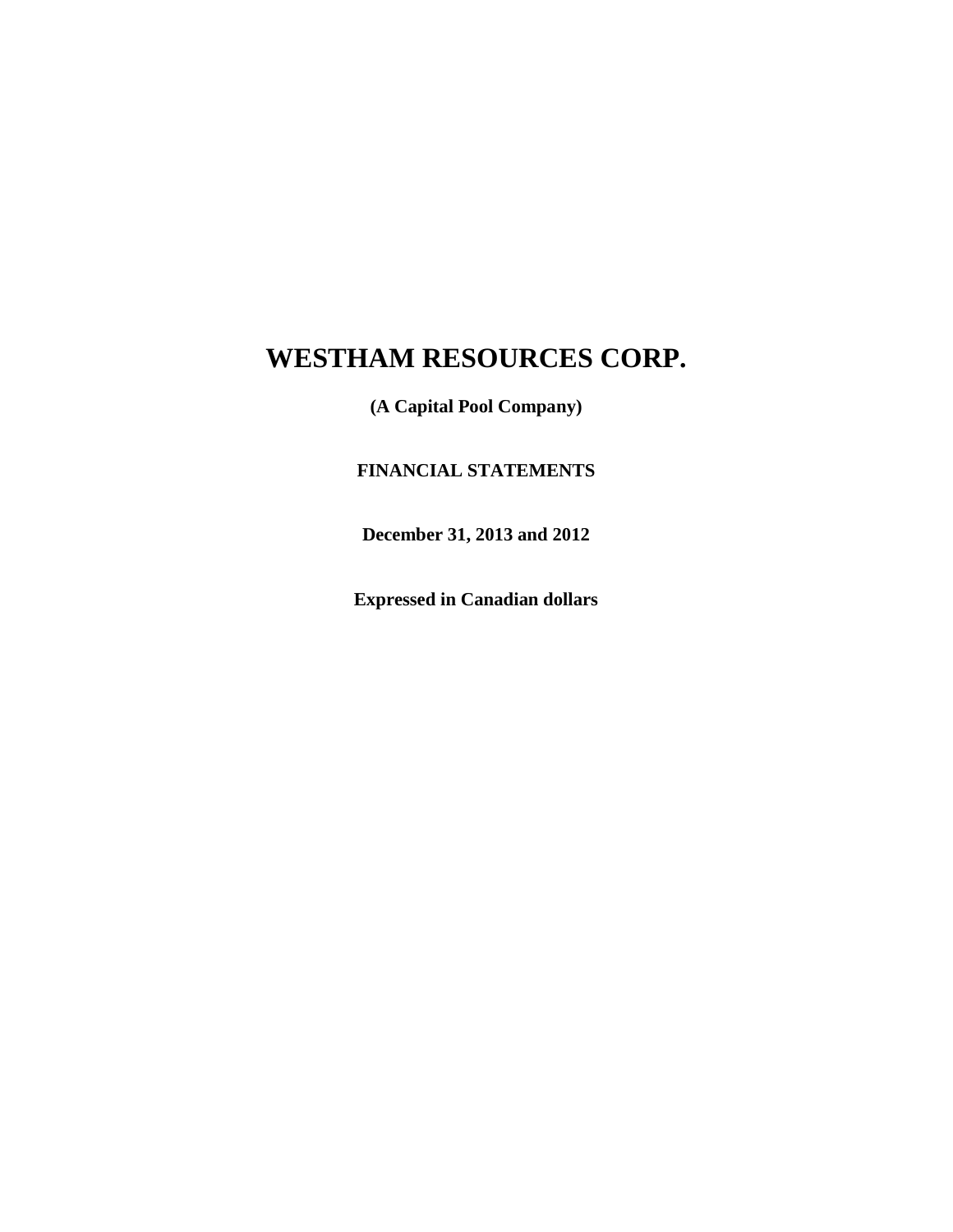## **INDEPENDENT AUDITORS' REPORT**

To the Shareholders of Westham Resources Corp.

We have audited the accompanying financial statements of Westham Resources Corp., which comprise the statements of financial position as at December 31, 2013 and 2012 and the statements of loss and comprehensive loss, changes in shareholders' equity, and cash flows for the years then ended, and a summary of significant accounting policies and other explanatory information.

#### *Management's Responsibility for the Financial Statements*

Management is responsible for the preparation and fair presentation of these financial statements in accordance with International Financial Reporting Standards, and for such internal control as management determines is necessary to enable the preparation of financial statements that are free from material misstatement, whether due to fraud or error.

#### *Auditors' Responsibility*

Our responsibility is to express an opinion on these financial statements based on our audits. We conducted our audits in accordance with Canadian generally accepted auditing standards. Those standards require that we comply with ethical requirements and plan and perform the audit to obtain reasonable assurance about whether the financial statements are free from material misstatement.

An audit involves performing procedures to obtain audit evidence about the amounts and disclosures in the financial statements. The procedures selected depend on the auditors' judgment, including the assessment of the risks of material misstatement of the financial statements, whether due to fraud or error. In making those risk assessments, the auditor considers internal control relevant to the entity's preparation and fair presentation of the financial statements in order to design audit procedures that are appropriate in the circumstances, but not for the purpose of expressing an opinion on the effectiveness of the entity's internal control. An audit also includes evaluating the appropriateness of accounting policies used and the reasonableness of accounting estimates made by management, as well as evaluating the overall presentation of the financial statements.

We believe that the audit evidence we have obtained in our audits is sufficient and appropriate to provide a basis for our audit opinion.

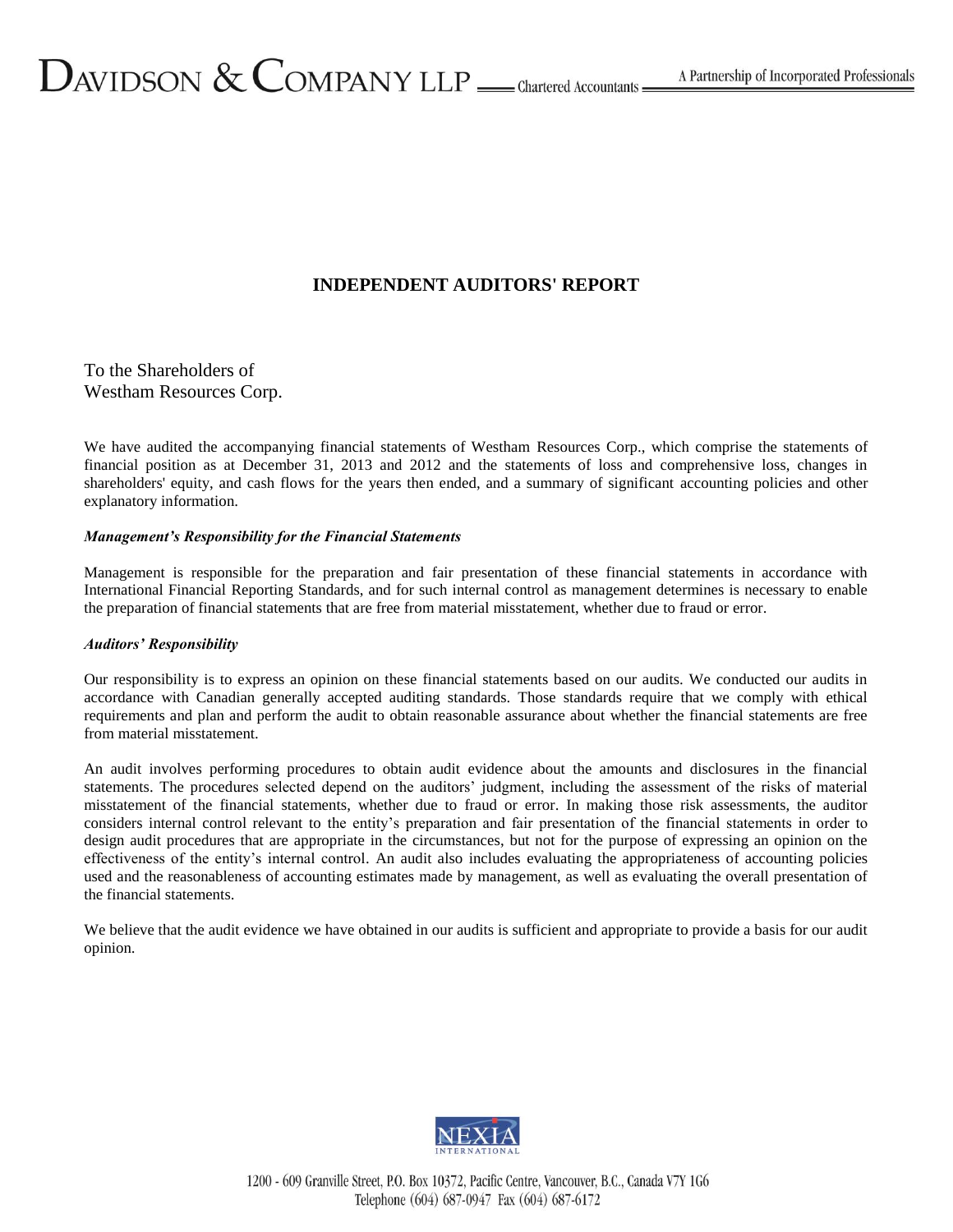### *Opinion*

In our opinion, these financial statements present fairly, in all material respects, the financial position of Westham Resources Corp. as at December 31, 2013 and 2012 and its financial performance and its cash flows for the years then ended in accordance with International Financial Reporting Standards.

### *Emphasis of Matter*

Without qualifying our opinion, we draw attention to Note 1 in the financial statements which describes conditions and matters that indicate the existence of a material uncertainty that may cast significant doubt about Westham Resources Corp.'s ability to continue as a going concern.

# **"DAVIDSON & COMPANY LLP"**

Vancouver, Canada Chartered Accountants

April 29, 2014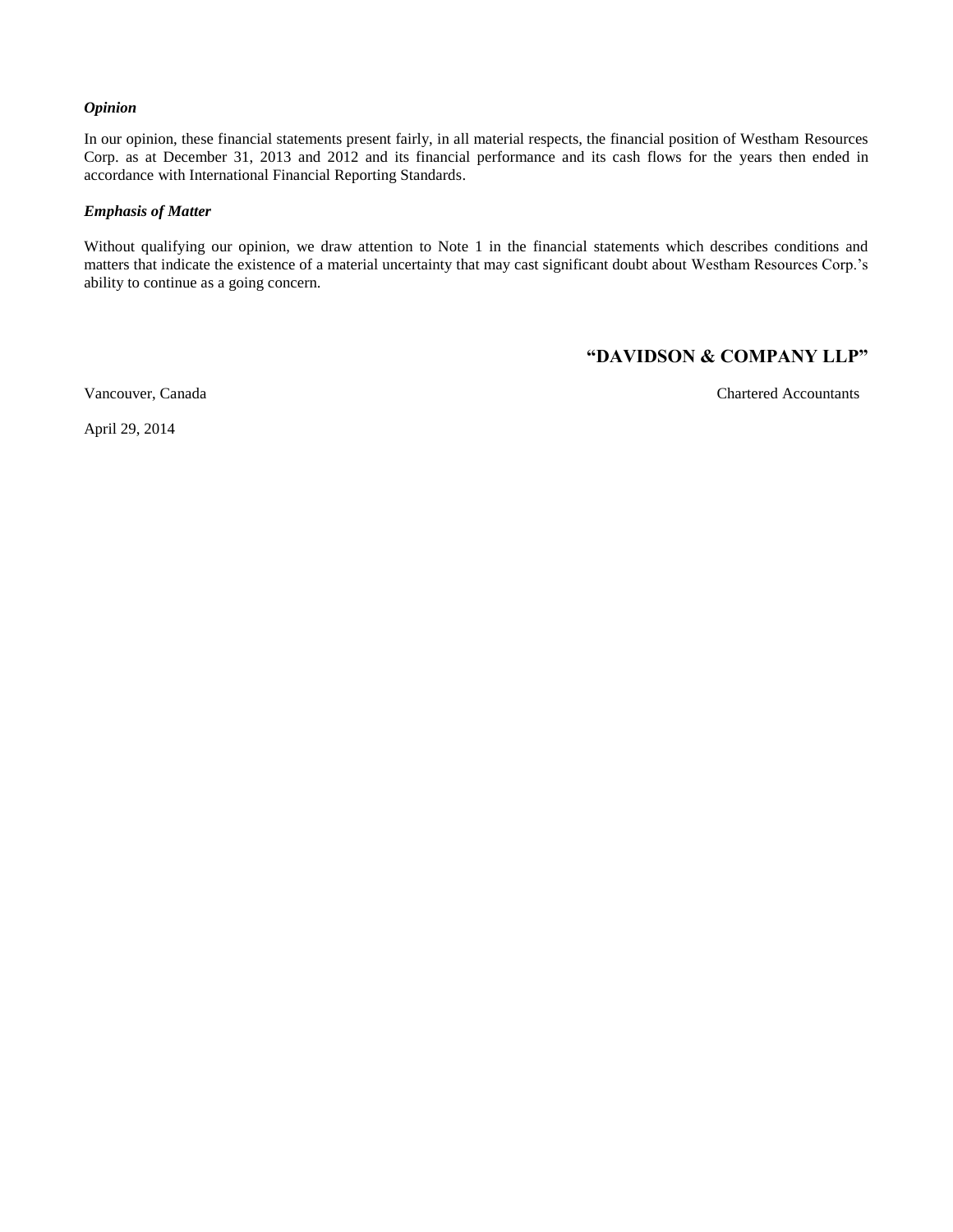### **STATEMENTS OF FINANCIAL POSITION**

*Expressed in Canadian Dollars*

|                                                                       |              | As at<br>December 31,<br>2013 |                           | As at<br>December 31,<br>2012 |
|-----------------------------------------------------------------------|--------------|-------------------------------|---------------------------|-------------------------------|
| <b>ASSETS</b>                                                         |              |                               |                           |                               |
| <b>Current</b><br>Cash<br>Receivables                                 | $\mathbb{S}$ | 241,257<br>7,035              | $\mathcal{S}$             | 264,608<br>5,443              |
|                                                                       | \$           | 248,292                       | $\mathcal{S}$             | 270,051                       |
| <b>LIABILITIES AND SHAREHOLDERS' EQUITY</b>                           |              |                               |                           |                               |
| <b>Current</b><br>Accounts payable and accrued liabilities            | \$           | 11,522                        | $\boldsymbol{\mathsf{S}}$ | 6,000                         |
| Shareholders' equity<br>Share capital (Note 4)<br>Reserves<br>Deficit |              | 290,375<br>6,000<br>(59,605)  |                           | 290,375<br>6,000<br>(32, 324) |
|                                                                       | \$           | 236,770<br>248,292            | \$                        | 264,051<br>270,051            |

**Nature and continuance of operations** (Note 1) **Related party transactions** (Note 5)

**On behalf of the Board of Directors on April 29, 2014**

Director Director Director

*Signed "Scott Gibson" Signed "Andrew MacRitchie"*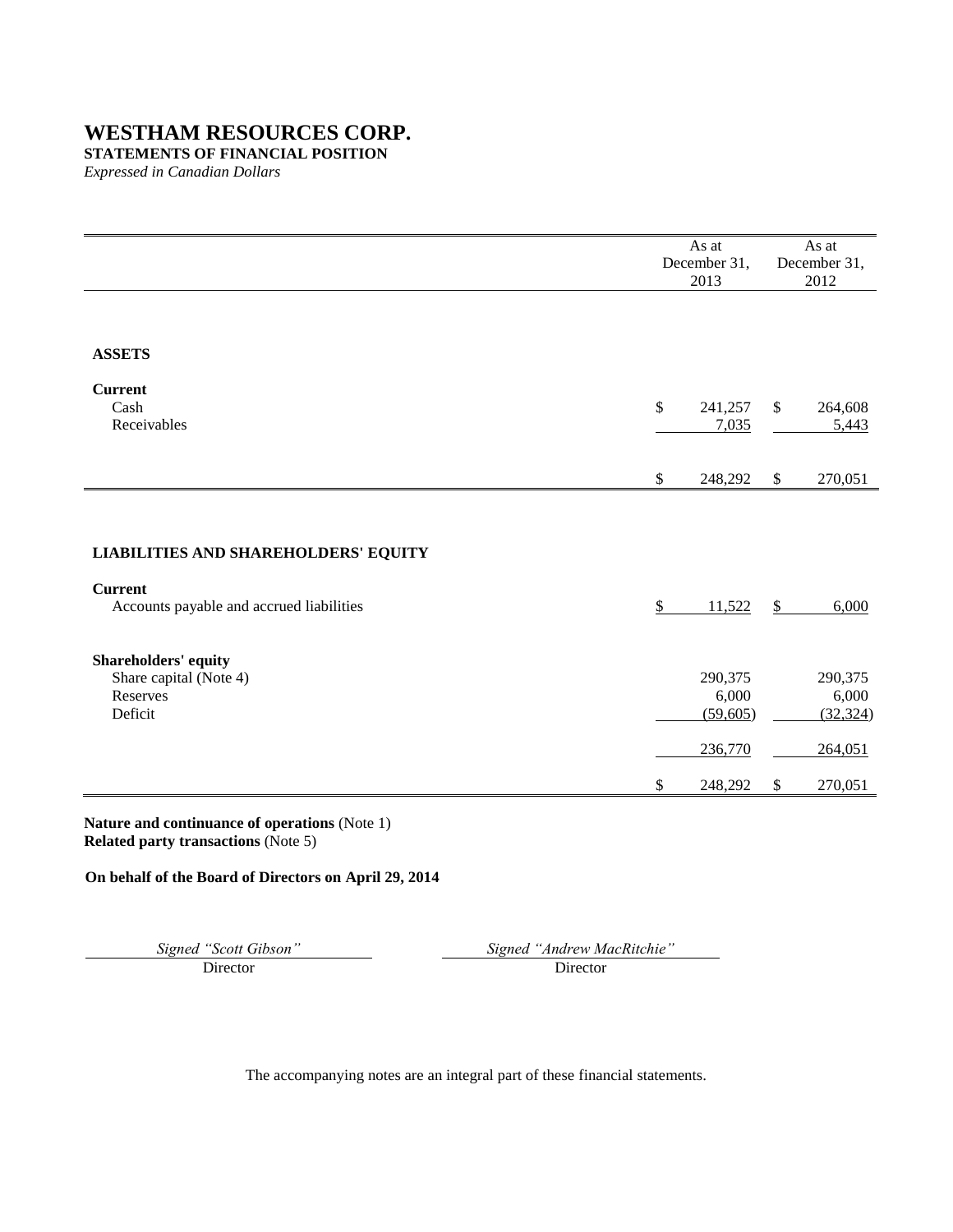### **STATEMENTS OF LOSS AND COMPREHENSIVE LOSS**

*Expressed in Canadian Dollars*

|                                                                                                                                            | For the<br>year<br>ended<br>December 31,<br>2013 |    | For the<br>year<br>ended<br>December 31,<br>2012 |  |
|--------------------------------------------------------------------------------------------------------------------------------------------|--------------------------------------------------|----|--------------------------------------------------|--|
| <b>EXPENSES</b><br>Audit and accounting fees<br><b>Banking</b> fees<br>Filing fees<br>Legal fees<br>Office Rent<br>Stationary and printing | \$<br>12,300<br>214<br>14,767<br>--<br>--        | \$ | 5,000<br>9,811<br>2,147<br>5,000<br>366          |  |
| Loss and comprehensive loss for the year                                                                                                   | \$<br>27,281                                     | \$ | 22,324                                           |  |
| Basic and diluted loss per common share                                                                                                    | \$<br>(0.01)                                     | \$ | (0.04)                                           |  |
| Weighted average number of common shares outstanding                                                                                       | 1,960,000                                        |    | 526,247                                          |  |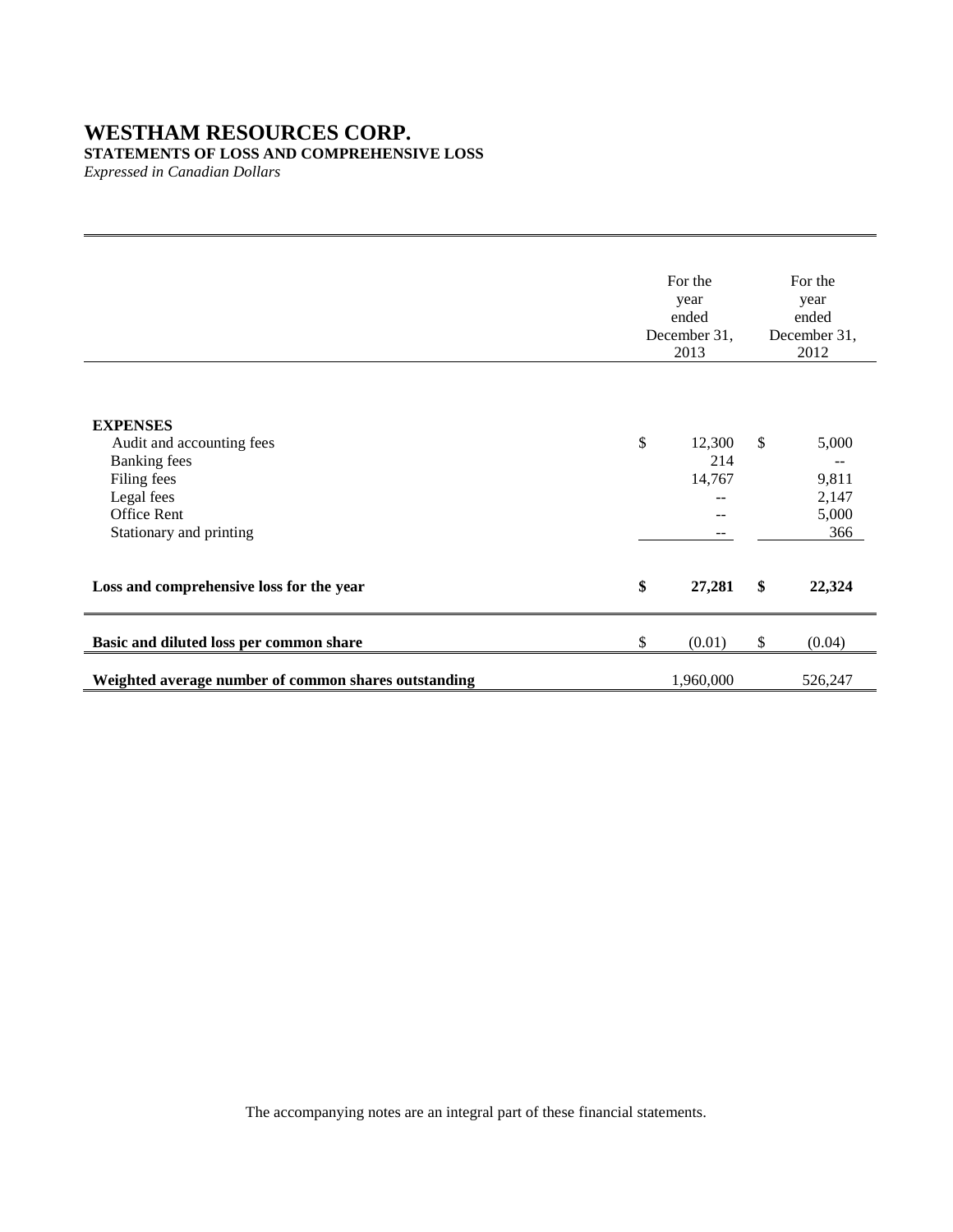# **STATEMENT OF CHANGES IN SHAREHOLDERS' EQUITY**

*Expressed in Canadian Dollars*

|                                               | Share Capital |               |              |                     |                |
|-----------------------------------------------|---------------|---------------|--------------|---------------------|----------------|
|                                               | <b>Shares</b> | Amount        |              | Deficit<br>Reserves |                |
|                                               |               |               |              |                     |                |
| Balance, December 31, 2011                    | 2,000,000     | 100,000       |              | (10,000)            | 90,000         |
| Common shares issued at \$0.05                | 1,200,000     | 60,000        | ۰            |                     | 60,000         |
| Common shares issued at \$0.10 (IPO)          | 2,000,000     | 200,000       |              |                     | 200,000        |
| Common share issuance costs (IPO)             |               | (63, 625)     | ۰            |                     | (63, 625)      |
| Warrants issued as share issuance costs (IPO) |               | (6,000)       | 6,000        |                     |                |
| Loss for the year                             |               |               |              | (22, 324)           | (22, 324)      |
|                                               |               |               |              |                     |                |
| Balance, December 31, 2012                    | 5,200,000     | 290,375<br>S. | \$.<br>6,000 | \$ (32,324)         | \$.<br>264,051 |
| Loss for the year                             |               |               |              | (27, 281)           | (27, 281)      |
|                                               |               |               |              |                     |                |
| Balance, December 31, 2013                    | 5,200,000     | 290,375<br>S. | 6,000<br>S   | \$ (59,605)         | 236,770<br>\$  |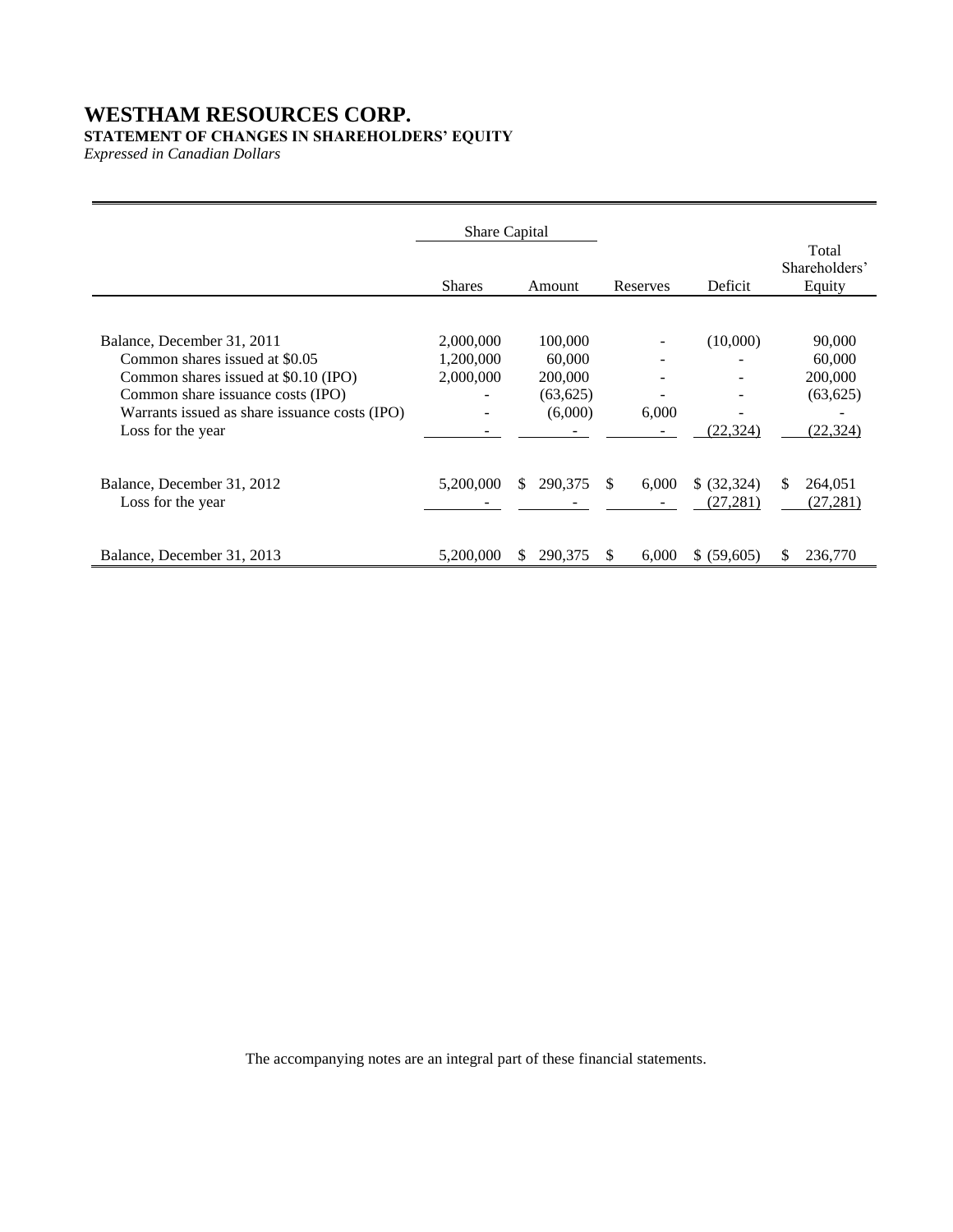**STATEMENTS OF CASH FLOWS**

*Canadian Dollars*

|                                                                                                                               | For the<br>year ended<br>December 31,<br>2013 |                  | For the<br>year ended<br>December 31,<br>2012 |                   |
|-------------------------------------------------------------------------------------------------------------------------------|-----------------------------------------------|------------------|-----------------------------------------------|-------------------|
|                                                                                                                               |                                               |                  |                                               |                   |
| <b>CASH FLOWS FROM OPERATING ACTIVITIES</b><br>Loss for the year                                                              | \$                                            | (27, 281)        | \$                                            | (22, 324)         |
| Changes in non-cash working capital items:<br>Increase in receivables<br>Increase in accounts payable and accrued liabilities |                                               | (1,592)<br>5,522 |                                               | (4, 843)<br>1,000 |
| Net cash used in operating activities                                                                                         |                                               | (23, 351)        |                                               | (26, 167)         |
| <b>CASH FLOWS FROM FINANCING ACTIVITIES</b><br>Proceeds from the issuance of common shares, net of issuance costs             |                                               |                  |                                               | 196,375           |
| Net cash provided by financing activities                                                                                     |                                               |                  |                                               | 196,375           |
| (Decrease) Increase in cash for the year                                                                                      |                                               | (23, 351)        |                                               | 170,208           |
| Cash, beginning of year                                                                                                       |                                               | 264,608          |                                               | 94,400            |
| Cash, end of year                                                                                                             | \$                                            | 241,257          | \$                                            | 264,608           |
| Cash paid during the year for interest                                                                                        | \$                                            |                  | \$                                            |                   |
|                                                                                                                               |                                               |                  |                                               |                   |
| Cash paid during the year for income taxes                                                                                    | \$                                            |                  | \$                                            |                   |

Non-cash transactions:

There were no non-cash transactions during the year ended December 31, 2013. The Company issued broker's warrants in conjunction with the IPO in 2012 which were valued at \$6,000.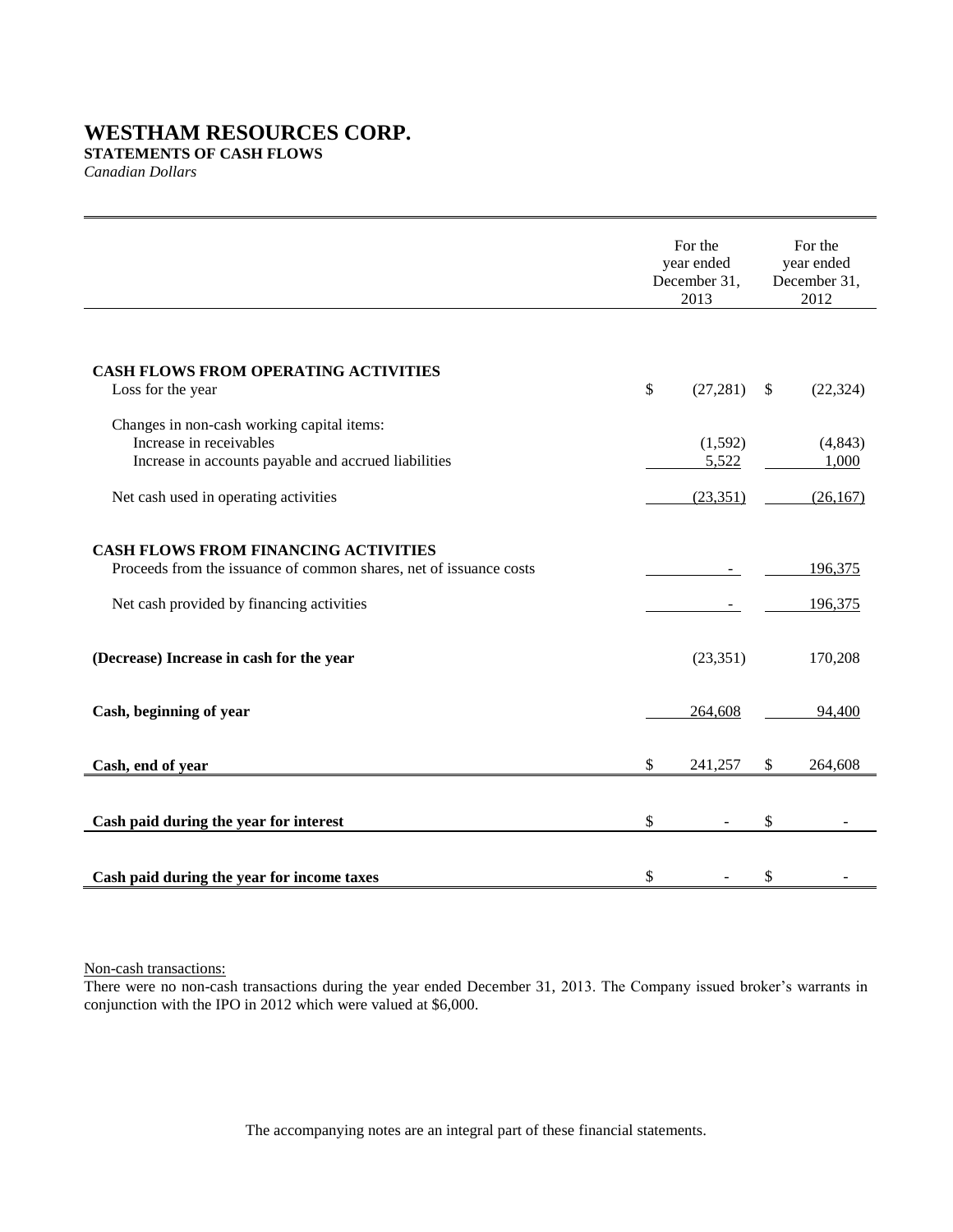NOTES TO THE FINANCIAL STATEMENTS For the year ended December 31, 2013 *Expressed in Canadian Dollars*

### **1. NATURE AND CONTINUANCE OF OPERATIONS**

Westham Resources Corp. (the "Company") is a Capital Pool Company as defined in the TSX Venture Exchange ("TSX-V") Policy 2.4. The Company's sole business is the identification and evaluation of assets or businesses with a view to completing a Qualifying Transaction (also defined in TSX-V Policy 2.4). The Company was incorporated on December 7, 2011 under the *British Columbia Business Corporations Act*.

The address of the Company's head office is Suite 1518 – 800 West Pender St,, Vancouver, BC V6C 2V6. The address of the Company's registered office is 1600 – 609 Granville Street, Vancouver, British Columbia, Canada V7Y 1C3.

These financial statements have been prepared in accordance with International Financial Reporting Standards ("IFRS") with the assumption that the Company will be able to realize its assets and discharge its liabilities in the normal course of business rather than through a process of forced liquidation. The financial statements do not include adjustments to amounts and classifications of assets and liabilities that might be necessary should the Company be unable to continue operations.

The Company has no source of revenue, has an accumulated deficit of \$59,605 as at December 31, 2013, and expects to incur further losses. All of these factors cast significant doubt upon the Company's ability to continue as a going concern and, therefore suggest that the Company may be unable to realize its assets and discharge its liabilities in the normal course of business.

The Company's continuing operations are dependent upon its ability to identify, evaluate, negotiate and fund an agreement to acquire an interest in a material asset or business within 24 months of listing on the TSX-V. The Company was listed on the TSX-V on September 24, 2012. Any acquisition or investment proposed by the Company will be subject to regulatory approval, and may or may not require additional financing. Although the Company has been successful in obtaining seed financing, there is no assurance that it will be able to obtain adequate financing in the future, or that such financing will be on terms that are advantageous to the Company.

### **2. BASIS OF PREPARATION**

These financial statements, including comparatives, have been prepared using accounting policies consistent with IFRS as issued by the International Accounting Standards Board ("IASB") and consistent with interpretations by the International Financial Reporting Interpretations Committee ("IFRIC") which were effective as of April 29<sup>th</sup>, 2014, the date the Board of Directors authorized these financial statements for issuance.

These financial statements have been prepared on a historical cost basis, except for financial instruments classified as financial instruments at fair value through profit and loss, which are stated at their fair value. In addition, these financial statements have been prepared using the accrual basis of accounting except for cash flow information.

The preparation of these financial statements required management to make certain estimates, judgments and assumptions that affect the reported amounts of assets and liabilities at the date of the financial statements (Note 6). Actual results could differ from these estimates.

The functional currency of the Company is the Canadian dollar, the currency of the primary economic environment in which it operates. The financial statements are presented in Canadian dollars.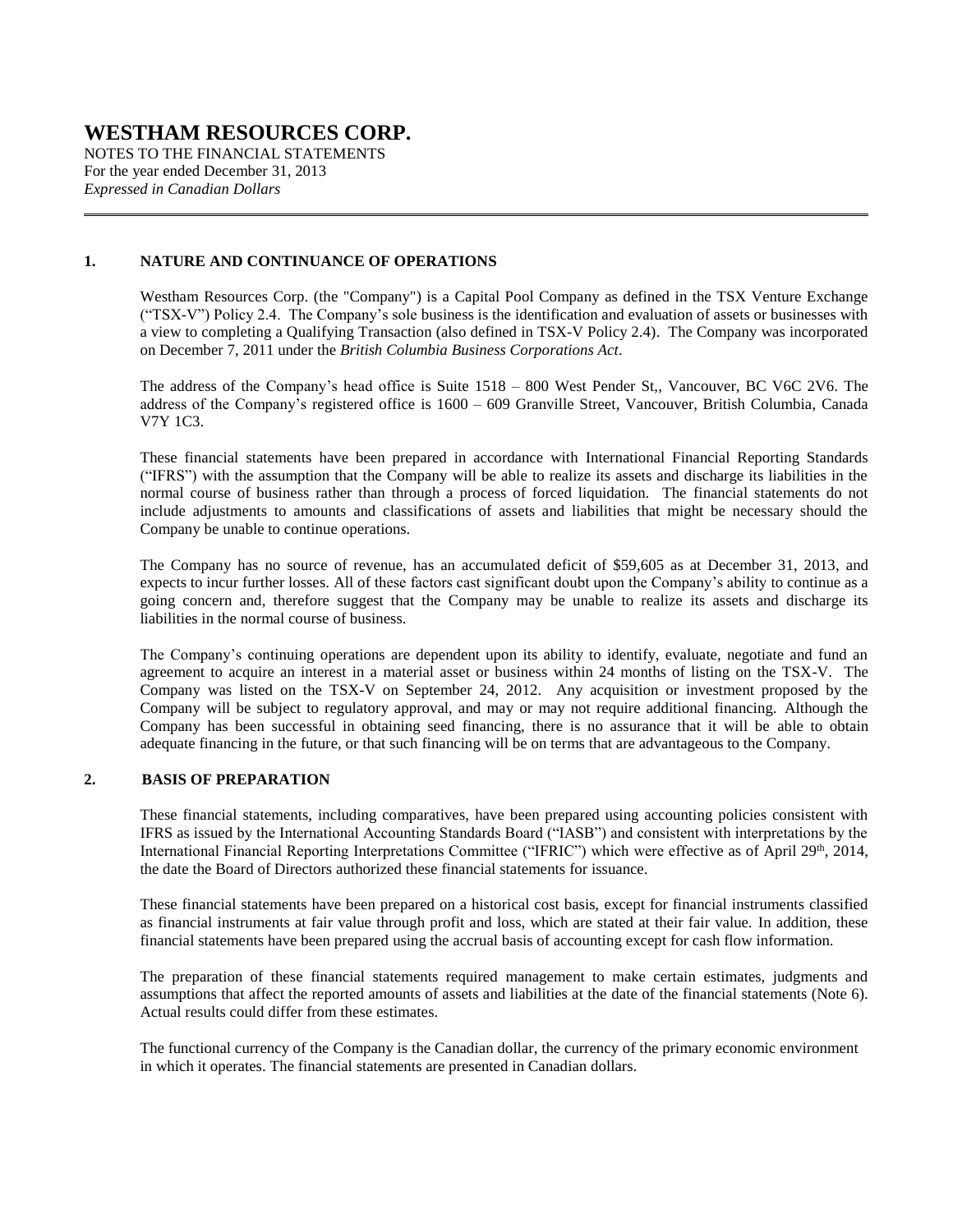NOTES TO THE FINANCIAL STATEMENTS For the year ended December 31, 2013 *Expressed in Canadian Dollars*

### **3. SIGNIFICANT ACCOUNTING POLICIES**

### **Deferred financing costs**

Costs directly associated with the raising of capital will be charged against the related share capital. Costs related to shares not yet issued are recorded as deferred financing costs. These costs will be deferred until the issuance of the shares to which the costs relate, at which time the costs will be charged against the related share capital or charged to operations if the shares are not issued.

#### **Share-based payments**

Stock options and warrants give the right, but not the obligation, to buy common shares of the Company at a fixed price for a limited time. In the future, the Company may choose to grant stock options to directors, officers, employees and service providers. The Company recognizes share-based payment expense based on the estimated fair value of options granted. Fair value is estimated using the Black-Scholes option-pricing model. The fair value of the options is then recognized over the vesting period of the options granted as both share-based payment expense and reserve. This includes a forfeiture estimate, which is revised for actual forfeitures in subsequent periods. The reserve account is subsequently reduced if the options are exercised and the amount initially recorded is then credited to share capital along with the consideration paid by the option holder.

In situations where equity instruments are issued to non-employees and some or all of the goods or services received by the entity as consideration cannot be specifically identified, the equity instruments are measured at the fair value of the equity instrument. Otherwise, share-based payments are measured at the fair value of goods or services received.

#### **Income taxes**

Income tax is recognized in profit or loss except to the extent that it relates to items recognized directly in equity, in which case it is recognized in equity. Current tax expense is the expected tax payable on the taxable income for the year, using tax rates enacted or substantively enacted at period end, adjusted for amendments to tax payable with regards to previous years.

Deferred tax is recorded using the liability method, providing for temporary differences between the carrying amounts of assets and liabilities for financial reporting purposes and the amounts used for taxation purposes. The following temporary differences are not provided for: goodwill not deductible for tax purposes; the initial recognition of assets or liabilities that affect neither accounting nor taxable loss; and differences relating to investments in subsidiaries to the extent that they will probably not reverse in the foreseeable future. The amount of deferred tax provided is based on the expected manner of realization or settlement of the carrying amount of assets and liabilities, using tax rates enacted or substantively enacted at the statement of financial position date.

A deferred tax asset is recognized only to the extent that it is probable that future taxable profits will be available against which the asset can be utilized.

Additional income taxes that arise from the distribution of dividends are recognized at the same time as the liability to pay the related dividend. Deferred tax assets and liabilities are offset when there is a legally enforceable right to set off current tax assets against current tax liabilities and when they relate to income taxes levied by the same taxation authority and the Company intends to settle its current tax assets and liabilities on a net basis.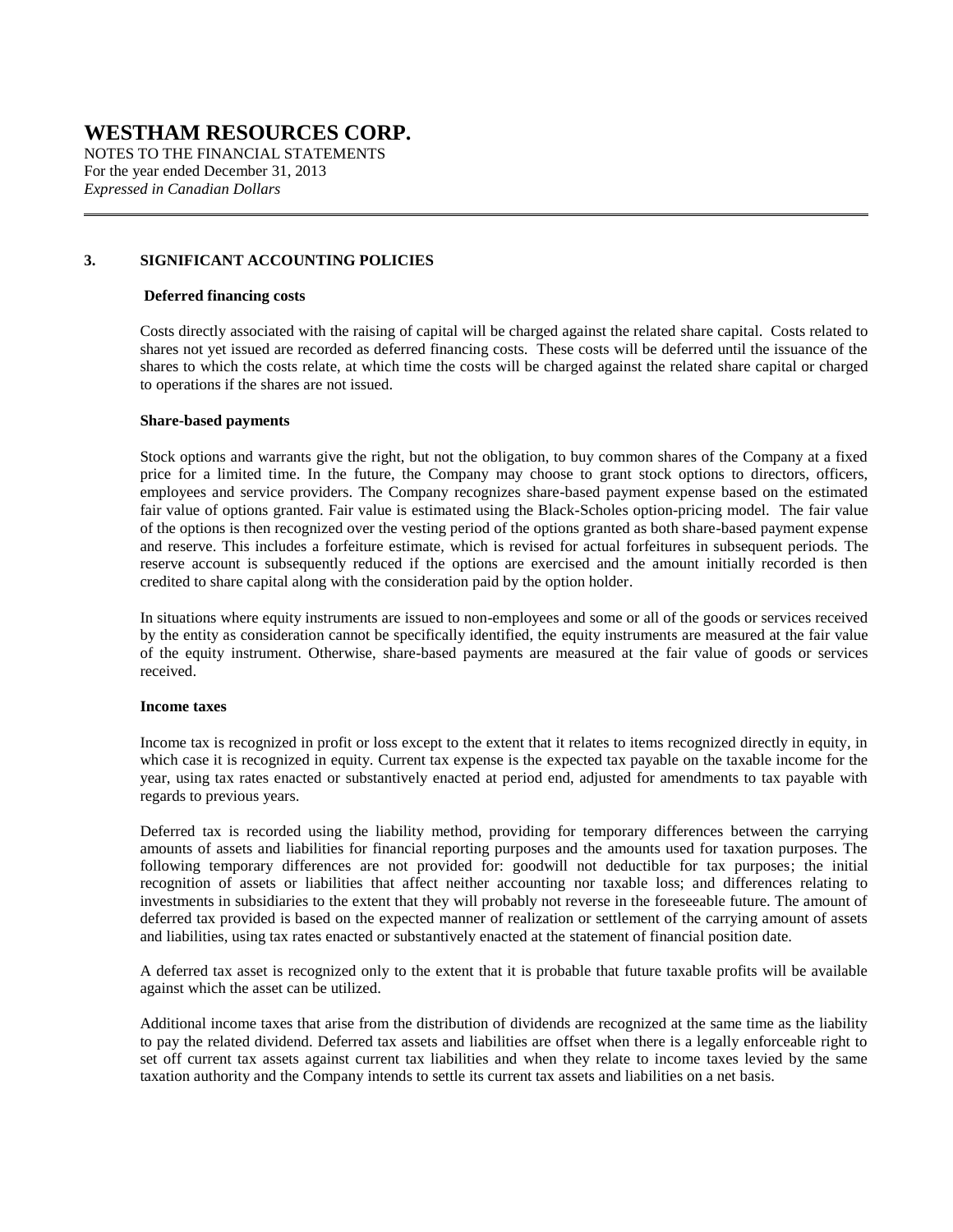NOTES TO THE FINANCIAL STATEMENTS For the year ended December 31, 2013 *Expressed in Canadian Dollars*

### **3. SIGNIFICANT ACCOUNTING POLICIES (CONTINUED)**

#### **Loss per share**

The Company presents basic loss per share for its common shares, calculated by dividing the loss attributable to common shareholders of the Company by the weighted average number of common shares outstanding during the period. Diluted loss per share does not adjust the loss attributable to common shareholders or the weighted average number of common shares outstanding when the effect is anti-dilutive.

Shares held in escrow, other than where their release is subject to the passage of time, are not included in the calculation of the weighted average number of shares outstanding. As at December 31, 2013, 3,240,000 shares outstanding have been excluded from the weighted average number of shares outstanding because these shares are contingently returnable.

### **Financial instruments**

All financial instruments are initially recognized at fair value on the statement of financial position. The Company has classified each financial instrument into one of the following categories:

- financial assets or liabilities at fair value through profit or loss ("FVTPL")
- loans and receivables
- financial assets available-for-sale
- financial assets and liabilities held-to maturity
- other financial liabilities.

Financial assets and liabilities at FVTPL are subsequently measured at fair value with changes in those fair values recognized in the statement of loss and comprehensive loss. Financial assets *available-for-sale* are subsequently measured at fair value with changes in fair value recognized in other comprehensive income (loss), net of tax. Financial assets and liabilities *held-to-maturity*, *loans and receivables*, and *other financial liabilities* are subsequently measured at amortized cost using the effective interest method.

All financial assets except for those at fair value through profit or loss are subject to review for impairment at least at each reporting date. Financial assets are impaired when there is any objective evidence that a financial asset or a group of financial assets is impaired. Different criteria to determine impairment are applied for each category of financial assets, which are described above.

IFRS 7 establishes a fair value hierarchy that prioritizes the input to valuation techniques used to measure fair value as follows:

- $\bullet$  Level 1 quoted prices (unadjusted) in active markets for identical assets or liabilities;
- Level 2 inputs other than quoted prices included in Level 1 that are observable for the asset or liability, either directly (i.e., as prices) or indirectly (i.e., derived from prices); and
- $\bullet$  Level 3 inputs for the asset or liability that are not based on observable market date (unobservable inputs).

The Company's cash is measured using level 1 inputs.

Refer to Note 9 for relevant disclosures.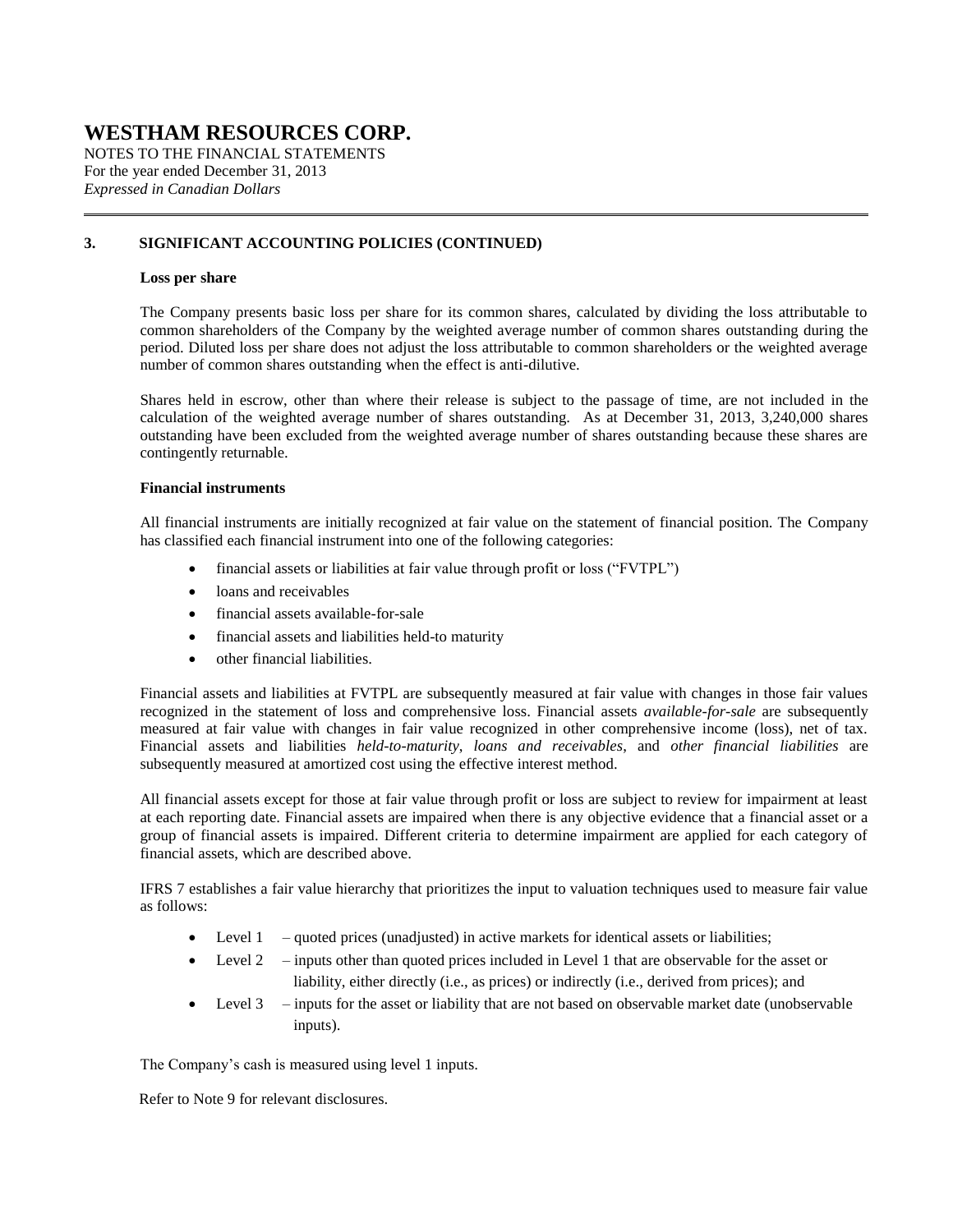NOTES TO THE FINANCIAL STATEMENTS For the year ended December 31, 2013 *Expressed in Canadian Dollars*

### **3. SIGNIFICANT ACCOUNTING POLICIES (CONTINUED)**

#### **Adoption of new standards and interpretations**

Effective January 1, 2013, the following standards were adopted but have had no material impact on the financial statements:

- IAS 1, Presentation of Financial Statements: This standard was amended to change the disclosure of items presented in OCI, including a requirement to separate items presented in OCI into two groups based on whether or not they may be recycled to profit or loss in the future.
- IFRS 7, Financial Instruments: Disclosures: This standard was amended to enhance disclosure requirements related to the offsetting of financial assets and financial liabilities.
- IFRS 10, Consolidated Financial Statements: This new standard establishes principles for the presentation and preparation of consolidated financial statements.
- IFRS 11, Joint Arrangements: This new standard provides guidance in accounting for the rights and obligations established under a joint agreement.
- IFRS 12, Disclosure of Interests in Other Entities: This new standard provides guidance for the proper disclosure of interests in other entities that are not within the scope of IFRS 9 / IAS 39.
- IFRS 13, Fair Value Measurement: This new standard provides guidance on the measurement and disclosure of fair value.
- IAS 27, Consolidated and Separate Financial Statements: This standard was amended as a result of the issue of IFRS 10, IFRS 11 and IFRS 12. IAS 27 deals solely with separate financial statements.
- IAS 28, Investments in Associates and Joint Ventures: This standard supersedes IAS 28 (2003) and prescribes the application of the equity method to investments in associates and joint ventures.

#### **Recent accounting pronouncements**

Certain new accounting standards and interpretations have been published which are not yet effective for years ended December 31, 2013. The following standards are expected not to have a material impact on the Company's financial statements, but may result in additional disclosures in future years:

- IFRS 7, Financial Instruments: Disclosures: This standard was amended to require additional disclosures on transition from IAS 39 and IFRS 9. It is effective for annual periods beginning on or after January 1, 2015.
- IFRS 9, Financial Instruments: This new standard replaces IAS 9 and describes classification and measurement of financial instruments. It is effective for annual periods commencing on or after January 1, 2018.
- IAS 32, Financial Instruments: Presentation: This standard has been amended to clarify requirements for offsetting financial assets and liabilities. It is effective for annual periods beginning on or after January 1, 2014.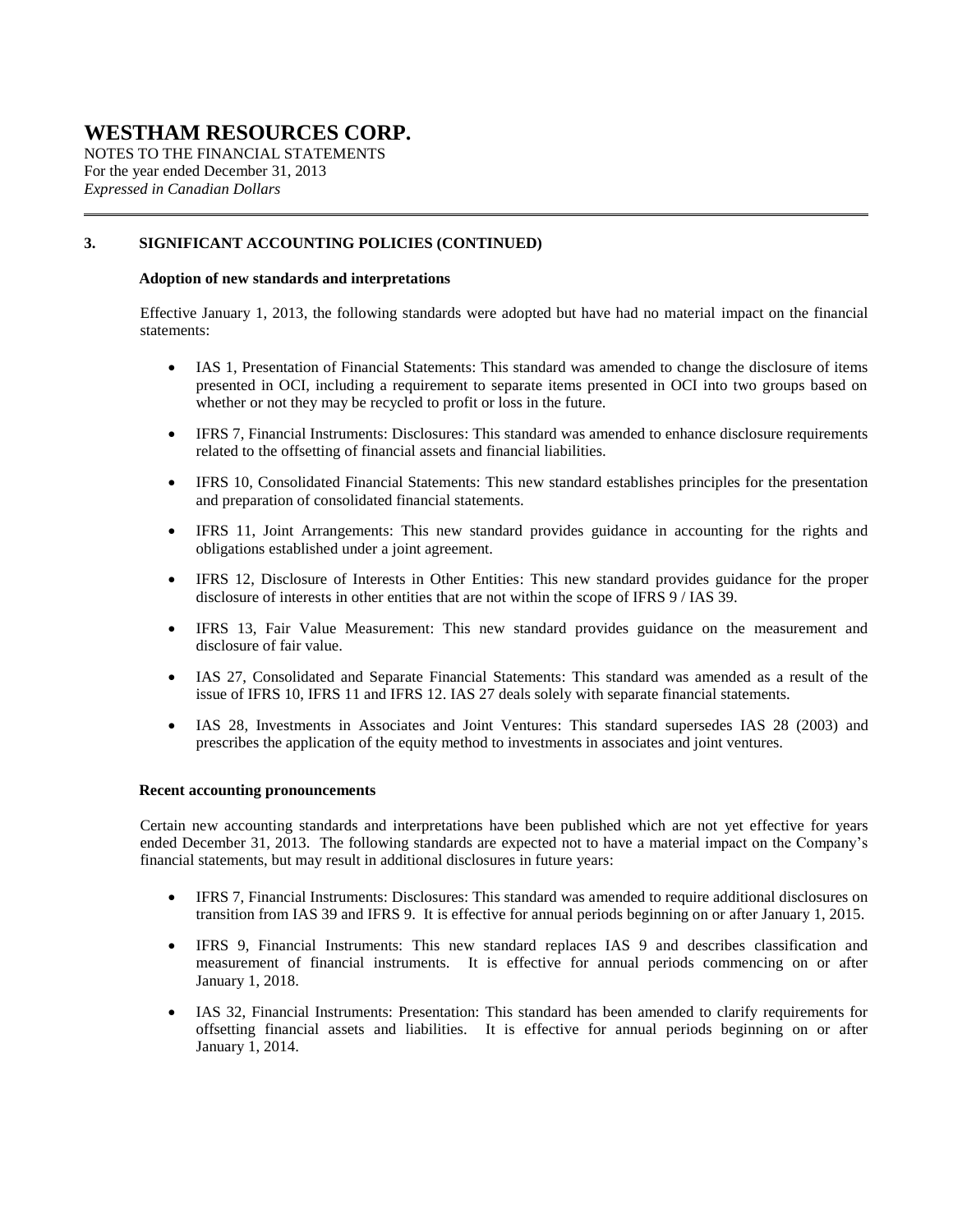NOTES TO THE FINANCIAL STATEMENTS For the year ended December 31, 2013 *Expressed in Canadian Dollars*

### **4. SHARE CAPITAL**

#### **Authorized:**

Unlimited common shares with no par value and unlimited preferred shares with no par value.

### **Issuances and Initial Public Offering**

During the year ended December 31, 2012 the Company issued 1,200,000 common shares at \$0.05 per share for total gross proceeds of \$60,000. In addition, on September 24, 2012, the Company completed its Initial Public Offering (the "Offering) by issuing 2,000,000 common shares at \$0.10 per share for total gross proceeds of \$200,000. Completion of the Offering resulted in the Company being classified as a Capital Pool Company pursuant to Policy 2.4 of the TSX-V. On closing, a cash commission of 7% of the gross proceeds of the Offering was paid to the agents (the "Agents") for the Offering. The Agents were also paid a corporate finance fee of \$10,000 (plus HST). The Agents were also paid an expense retainer of \$5,000 and were reimbursed by the Company for their expenses and legal fees. Share issuance costs related to the IPO that were paid in cash, including each of the preceding items, totalled \$63,625. In addition, the Agents were granted Agents' warrants to purchase up to 140,000 common shares at a price of \$0.10 per common share, exercisable for a period of 24 months from the date of listing of the common shares on the TSX-V. The Black-Scholes model attributed these warrants with a value of \$6,000.

During the year ended December 31, 2013, the Company had no capital transactions.

As at December 31, 2013, the Company has  $3,240,000$  shares (December 31, 2012 –  $3,240,000$  shares) held in escrow. Under the escrow agreement, 10% of the escrowed Common Shares will be released from escrow on the issuance of the Final Exchange Bulletin following completion of the Qualifying Transaction (Note 1). Additional tranches of 15% will be released on each of the dates 6 months, 12 months, 18 months, 24 months, 30 months and 36 months following the initial release of 10%.

#### **Stock options**

The Company has a stock option plan under which it is authorized to grant options to executive officers and directors, employees and consultants enabling them to acquire up to 10% of the issued and outstanding common stock of the Company. Under the plan, the exercise price of each option shall be determined by the directors but will in no event be less than the discount market price for the common shares. The options can be granted for a maximum term of 10 years and vest at the discretion of the Board of Directors.

No options have been granted as of December 31, 2013.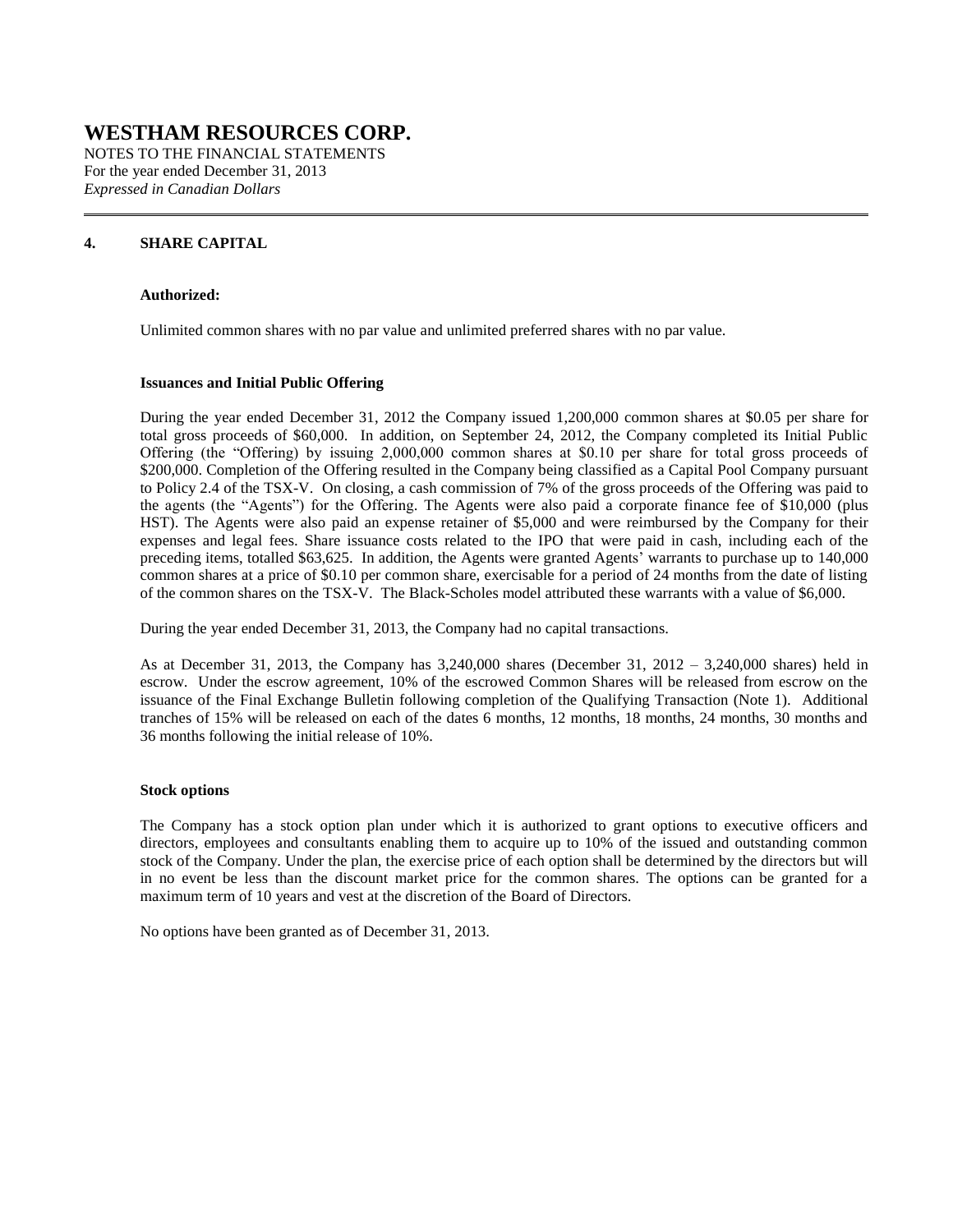NOTES TO THE FINANCIAL STATEMENTS For the year ended December 31, 2013 *Expressed in Canadian Dollars*

### **4. SHARE CAPITAL (CONTINUED)**

### **Warrants**

Details of stock purchase warrant activity is as follows:

|                         | Number of | Weighted |
|-------------------------|-----------|----------|
|                         | warrants  | average  |
|                         |           | exercise |
|                         |           | price    |
|                         |           |          |
| As at December 31, 2011 |           | \$-      |
| <b>Issued</b>           | 140,000   | \$0.10   |
| As at December 31, 2012 |           |          |
| and December 31, 2013   | 140,000   | \$0.10   |

As at December 31, 2013, the outstanding share purchase warrants were as follows:

| <b>Expiry Date</b> | Exercise Price | Number of Warrants |  |  |  |  |
|--------------------|----------------|--------------------|--|--|--|--|
| September 24, 2014 | \$0.10         | 140,000            |  |  |  |  |

The fair value of the warrants issued was calculated using the Black-Scholes Option Pricing Model, based on the following weighted average assumptions:

|                                        | December 31,<br>2013 | December 31.<br>2012 |
|----------------------------------------|----------------------|----------------------|
| Average risk-free interest rate        |                      | 1.125%               |
| Expected dividend yield                |                      | 0.000%               |
| Expected stock price volatility        |                      | 62.5%                |
| Average expected warrant life in years |                      | 2.0 years            |

Option and warrant pricing models require the input of highly subjective assumptions including the expected price volatility and expected life. Changes in the subjective input assumptions can materially affect the fair value estimate, and therefore the existing models do not necessarily provide a reliable single measure of the fair value of the Company's warrants at the date of grant.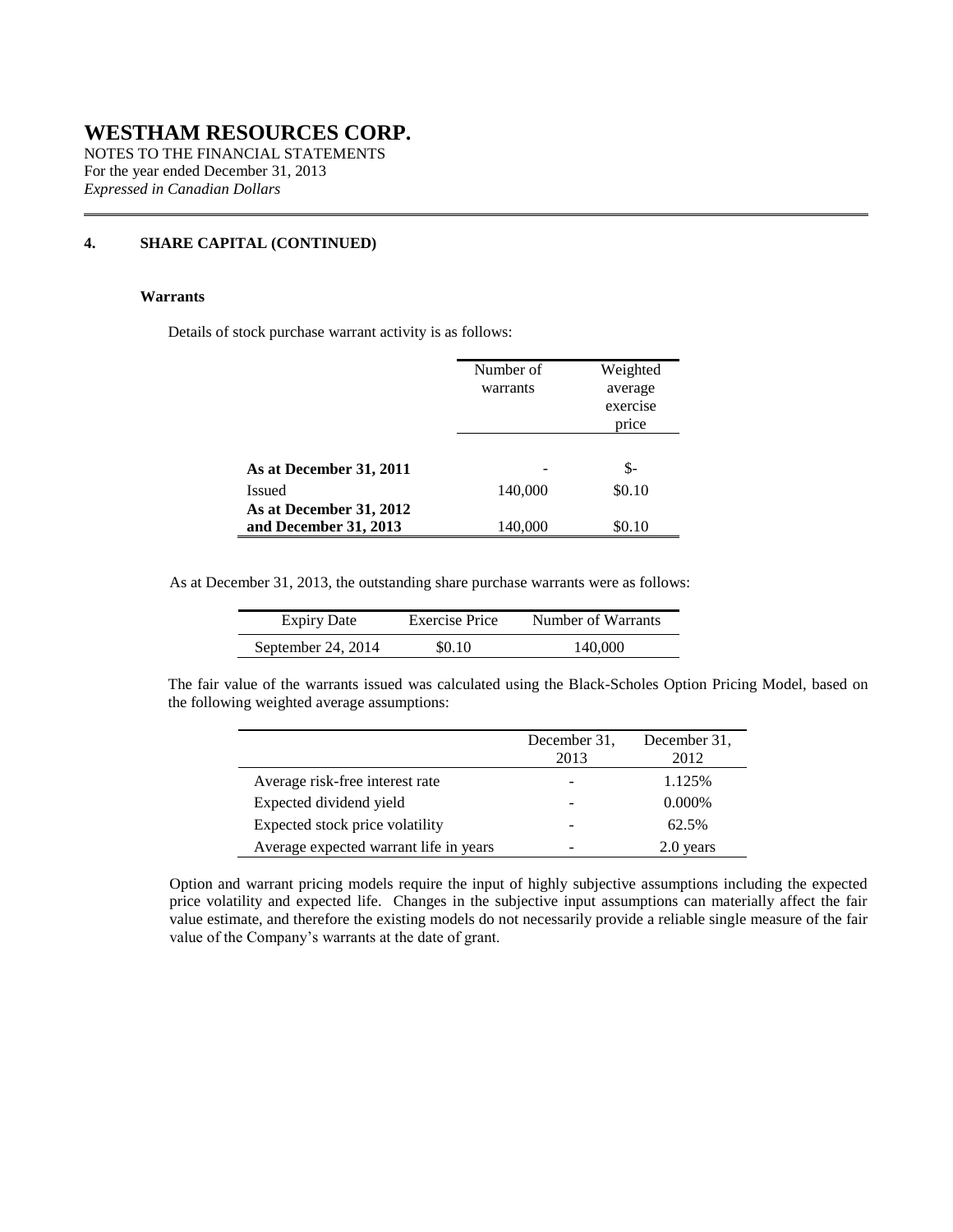NOTES TO THE FINANCIAL STATEMENTS For the year ended December 31, 2013 *Expressed in Canadian Dollars*

### **5. RELATED PARTY TRANSACTIONS**

The amounts charged to the Company for the services provided have been determined by negotiation among the parties and, in certain cases, are covered by signed agreements.

a) Legal services:

In the year ended December 31, 2013, services valued at \$nil (year ended December 31, 2012 - \$11,710) were received from Anfield, Sujir, Kennedy, & Durno LLP, a law firm for which one of the directors of the Company is a partner. A portion of these services related to the IPO transaction and so were recorded as share issuance costs.

b) Rent:

During the year, the Company paid \$nil (year ended December 31, 2012 - \$5,000) in rent to a company of which a director of the Company is the sole shareholder.

c) Key management personnel:

Key management personnel are those persons that have the authority and responsibility for planning, directing and controlling the activities of the Company, directly or indirectly. Key management includes executive and non-executive members of the Company's Board of Directors and corporate officers. Other than disclosed above, there were no other transactions with key management personnel during the year ended December 31, 2013, nor during the year ended December 31, 2012.

### **6. CRITICAL ACCOUNTING ESTIMATES AND JUDGEMENTS**

The preparation of financial statements requires management to use judgement in making estimates and assumptions that affect the application of accounting policies and the reported amounts of assets, liabilities, income and expenses. Management has made judgements in a number of areas in preparing these financial statements. Those judgements that have the most significant effect on the amounts recognised in the financial statements are:

i) Determining whether the entity remains a going concern (refer to Note 1)

Areas of critical accounting estimates include:

#### Fair value of warrants

Determining the fair value of warrants requires judgements related to the choice of a pricing model, the estimation of stock price volatility, the expected forfeiture rate and the expected term of the underlying instruments. Any changes in the estimates or inputs utilized to determine fair value could result in a significant impact on the Company's future operating results or on other components of equity.

#### Income taxes

The estimation of income taxes includes evaluating the recoverability of deferred tax assets based on an assessment of the Company's ability to utilize the underlying future tax deductions against future taxable income prior to expiry of those deductions. Management assesses whether it is probable that some or all of the deferred income tax assets will not be realized. The ultimate realization of deferred tax assets is dependent upon the generation of future taxable income. To the extent that management's assessment of the Company's ability to utilize future tax deductions changes, the Company would be required to recognize more or fewer deferred tax assets, and future income tax provisions or recoveries could be affected.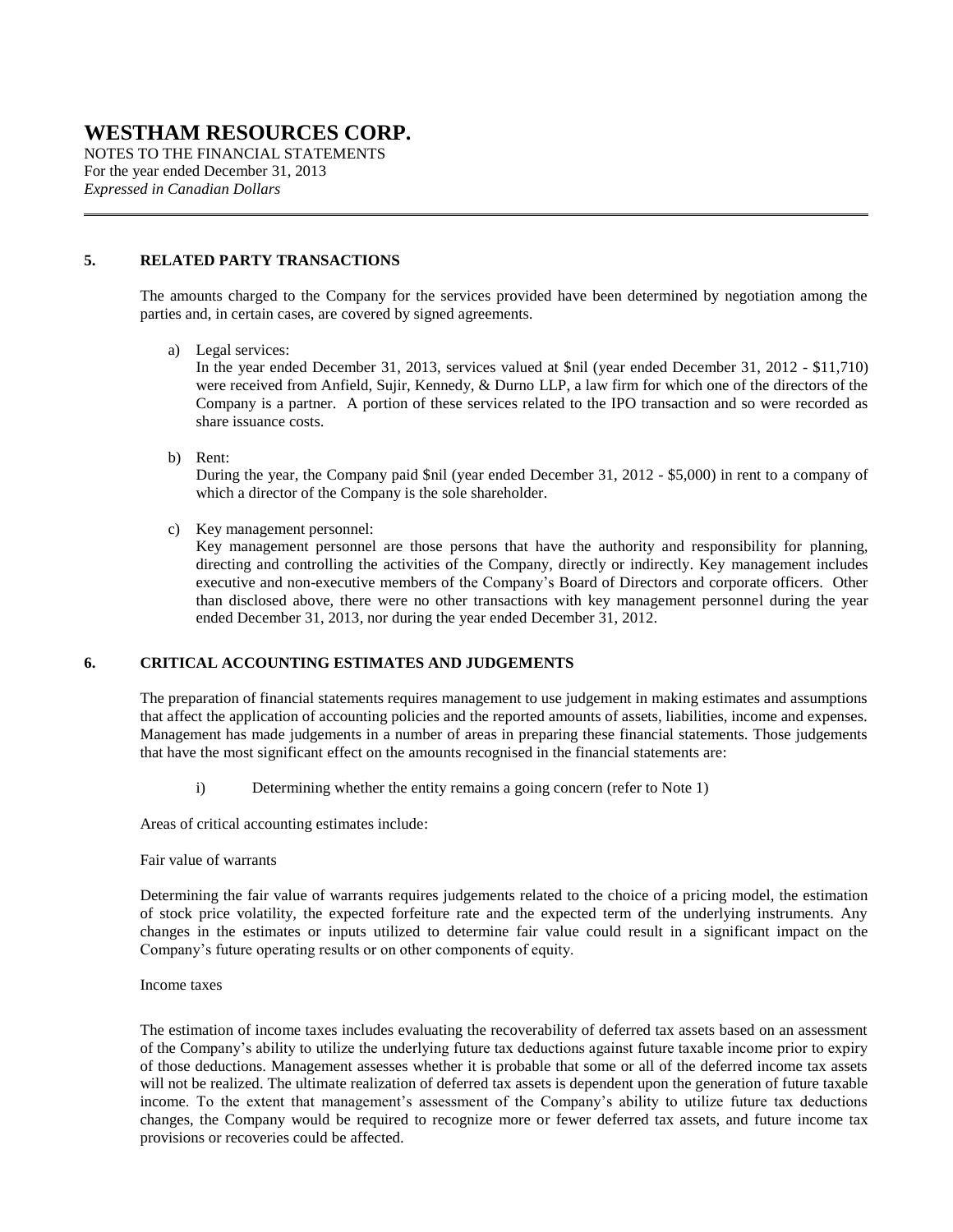NOTES TO THE FINANCIAL STATEMENTS For the year ended December 31, 2013 *Expressed in Canadian Dollars*

### **6. CRITICAL ACCOUNTING ESTIMATES AND JUDGEMENTS (CONTINUED)**

Actual results may differ from the estimates made. Judgements and estimates, and their underlying assumptions, are reviewed on an ongoing basis. Revisions to accounting estimates or judgements are recognized in the period in which the estimates are revised and in any future periods affected.

### **7. CAPITAL DISCLOSURES**

The Company manages its common shares, options and warrants as capital, each components of shareholders' equity. As at December 31, 2013, the Company's shareholders' equity was \$236,770 and there was no long term debt outstanding. As the Company is a Capital Pool Company, its principal source of funds is from the issuance of common shares (See Note 1, Nature and Continuance of Operations). When managing the capital structure, the Company's competing objectives are to minimize the number of shares issued and to raise sufficient capital to both safeguard its ability to continue as a going concern, and to complete a Qualifying Transaction. The Company has not established any quantitative capital management criteria as the competing objectives require subjective analysis.

The Company is not subject to any externally imposed capital requirements.

### **8. INCOME TAXES**

A reconciliation of income taxes at statutory rates with the reported taxes is as follows:

|                                                         |   | 2013      | 2012          |
|---------------------------------------------------------|---|-----------|---------------|
|                                                         |   |           |               |
| Loss for the year                                       | S | (27, 281) | (22,324)      |
|                                                         |   |           |               |
| Expected income tax recovery                            | S | (7,025)   | \$<br>(5,600) |
| Share issue cost                                        |   |           | (15,900)      |
| Impact of change in tax rates                           |   | (1,025)   |               |
| Change in unrecognized deductible temporary differences |   | 8,050     | 21,500        |
| Total income tax recovery                               |   |           |               |

The Canadian income tax rate increased during the year due to changes in the law that increased corporate income tax rates in British Columbia.

The significant components of the Company's unrecorded deferred tax assets are as follows:

|                                                 |   | 2013     |   | 2012     |  |  |
|-------------------------------------------------|---|----------|---|----------|--|--|
| Deferred Tax Assets                             |   |          |   |          |  |  |
| Share issue costs                               | S | 9.925    | S | 12.700   |  |  |
| Non-capital losses available for future periods |   | 22.115   |   | 11,300   |  |  |
|                                                 |   | 32,040   |   | 24,000   |  |  |
| Unrecognized deferred tax assets                |   | (32,040) |   | (24,000) |  |  |
| Net deferred tax assets                         |   |          |   |          |  |  |